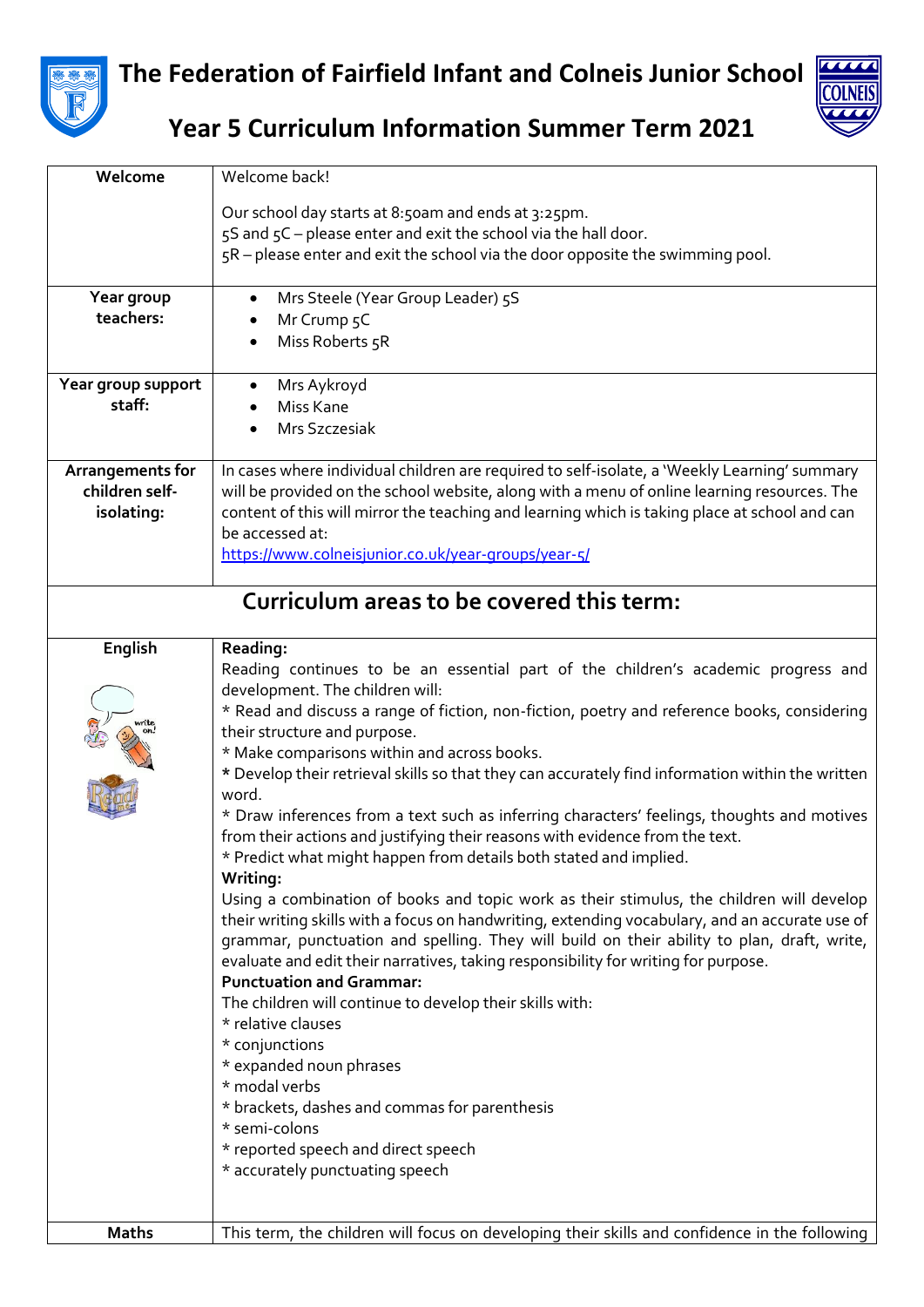|  | areas:                                                                                         |
|--|------------------------------------------------------------------------------------------------|
|  | <b>Decimals</b>                                                                                |
|  | * Adding and subtracting decimals within 1.                                                    |
|  | * Complements to 1.                                                                            |
|  | * Adding decimals - crossing the whole.                                                        |
|  | * Adding and subtracting decimals with the same number of decimal places.                      |
|  | * Adding and subtracting decimals with a different number of decimal places.                   |
|  | * Adding and subtracting wholes and decimals.                                                  |
|  | * Decimal sequences.                                                                           |
|  | * Multiplying and dividing decimals by 10, 100 and 1,000.                                      |
|  |                                                                                                |
|  | <b>Geometry: Properties of Shape</b>                                                           |
|  | * Identifying, comparing and ordering angles.                                                  |
|  | * Measuring angles in degrees using a protractor.                                              |
|  | * Drawing lines and angles accurately.                                                         |
|  | * Calculating angles on a straight line and around a point.                                    |
|  | * Calculating lengths and angles in shapes.                                                    |
|  |                                                                                                |
|  | <b>Geometry: Position and Direction</b>                                                        |
|  | * Identifying, describing and representing the position of a shape following a reflection or   |
|  | translation.                                                                                   |
|  |                                                                                                |
|  | <b>Measurement: Converting Units</b>                                                           |
|  | * Converting between different units of metric measure.                                        |
|  | * Understanding and using approximate equivalences between metric units and common             |
|  | imperial units.                                                                                |
|  | * Solving problems involving converting between units of time.                                 |
|  | * Solving problems involving measures including: length, mass, volume, money.                  |
|  |                                                                                                |
|  | <b>Measurement: Volume</b>                                                                     |
|  | * Estimating volume.                                                                           |
|  |                                                                                                |
|  | Children will have opportunities in all lessons to not only practise their skills but to apply |
|  | their learning to problems, as well as use their reasoning skills.                             |
|  | Times table practice will take place every week, with children being challenged on a range of  |
|  | their times tables. We will also be using our 'early morning maths' sessions to keep           |
|  | practising our arithmetic and calculation skills which will become increasingly challenging as |
|  | the year progresses.                                                                           |
|  | We will also continue with our weekly 'Big Maths Beat That' CLICs and Learn Its' Tests to      |
|  | develop calculation skills, recall of times tables and identifying number bonds.               |
|  |                                                                                                |
|  | * Visit www.colneisjunior.co.uk - Curriculum - Maths page - Maths Information booklet --       |

**Science** | Continuing to build on their scientific skills which include planning, measuring, recording data, making predictions and presenting their findings, the children will be taught the following: **Living Things and Their Habitats** \* Describing the differences in the life cycles of a mammal, an amphibian, an insect and a bird. \* Describing the life processes of reproduction in some plants and animals. **Animals, Including Humans** \* Describing the changes as humans develop to old age. \* Learning about the changes experienced in puberty.

for explanation of terms and strategies children will use.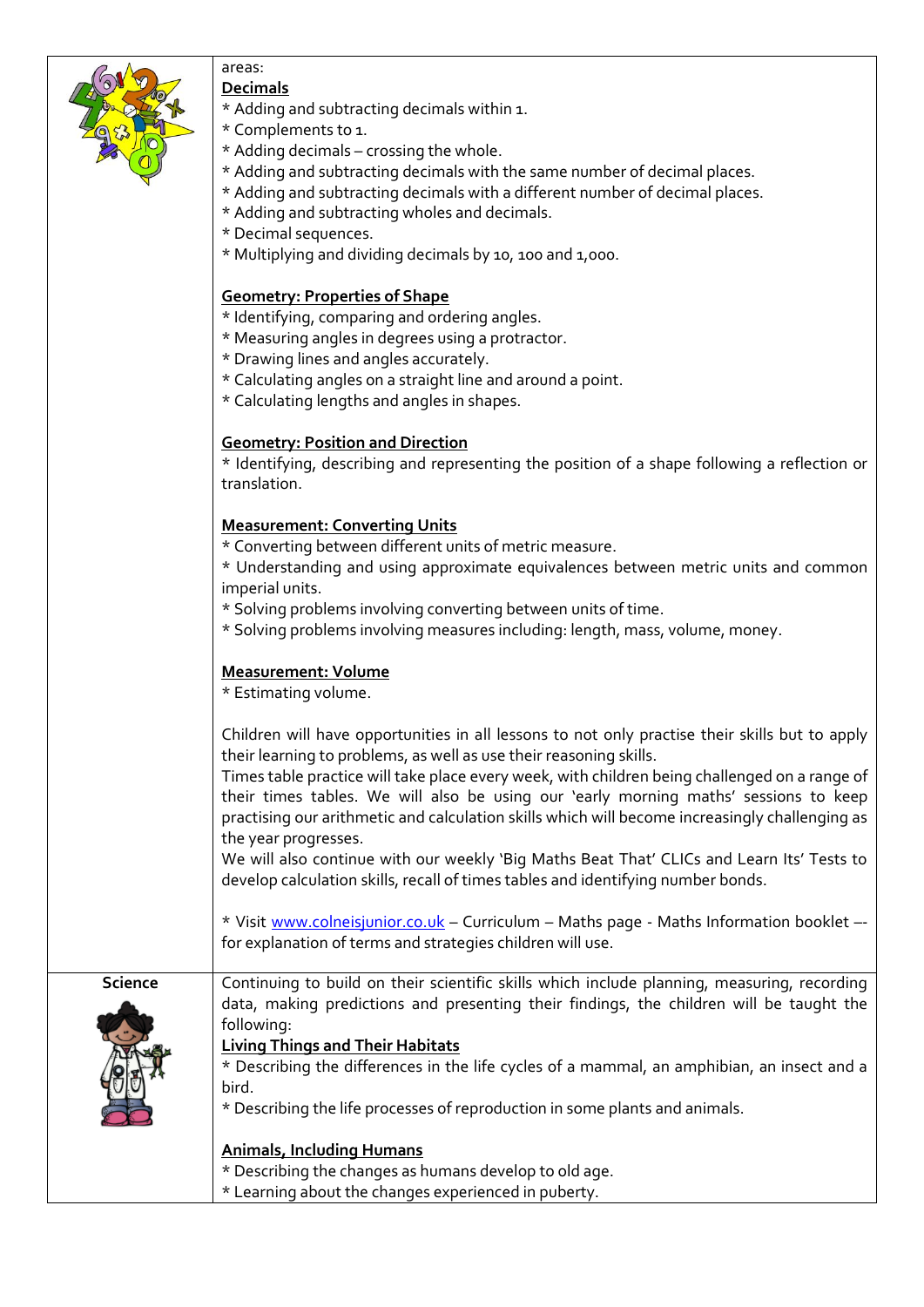| Geography    | <b>Towns and Settlements</b>                                                                   |
|--------------|------------------------------------------------------------------------------------------------|
|              | The children will continue to develop their use of geographical knowledge, understanding       |
|              | and skills to enhance their locational and place knowledge.                                    |
|              | With a local focus on East Anglia, Suffolk and Felixstowe, the children will identify and      |
|              | evaluate the physical and human geographical features which are evident and draw               |
|              | comparisons to other areas within the UK. They will consider land usage, economic activity     |
|              | and trade and transport links. They will use maps and atlases to locate countries and regions  |
|              | and to describe the features studied.                                                          |
| Art and DT   | Basing their art work on this term's science topic, the children will:                         |
|              | * complete a close observational drawing of a natural form.                                    |
|              | * use watercolours to paint a flower, plant or natural scene.                                  |
|              |                                                                                                |
|              |                                                                                                |
| <b>PE</b>    | The children will continue to develop and apply a broad range of skills, learning how to use   |
|              | them in different ways and to link them to make actions and sequences of movement. They        |
|              | will learn how to improve in different physical activities and sports and learn how to         |
|              | evaluate and recognise their own success. Key sports taught this term are:                     |
|              | * Cricket                                                                                      |
|              | * Athletics                                                                                    |
|              | * Volleyball                                                                                   |
|              | * Orienteering                                                                                 |
|              | PE days:                                                                                       |
|              | 5R: Tuesday and Wednesday                                                                      |
|              | 5S: Wednesday and Friday (12.04.21 - 14.05.21 inclusive); Tuesday and Wednesday (17.05.21      |
|              | $-16.07.21$ inclusive)                                                                         |
|              | 5C: Tuesday and Wednesday (12.04.21 - 14.05.21 inclusive); Wednesday and Friday                |
|              | (17.05.21 - 16.07.21 inclusive)                                                                |
|              |                                                                                                |
|              | Swimming day:                                                                                  |
|              | Wednesday: Your child will need a named swimming costume, hat and towel.                       |
|              |                                                                                                |
|              | On the days that your child will be having their PE lessons, we will be asking children to     |
|              | come to school in their PE kits (but wearing their usual school cardigan/jumper over the       |
|              | top). Please ensure that your child is wearing suitable clothing.                              |
|              | No earrings or jewellery to be worn on PE/swimming days and hair to be tied back.              |
| <b>RE</b>    | In our Religious Education lessons, we will be learning about RE and learning from RE, with    |
|              | a focus on the following topics:                                                               |
|              |                                                                                                |
|              | * Judaism: Holiness - What is holiness for Jewish people: a place, a time, an object or        |
|              | something else?                                                                                |
|              |                                                                                                |
|              | * Buddhism: Enlightenment - How did Buddha teach his followers to find enlightenment?          |
| <b>Music</b> | <b>Classroom Jazz:</b>                                                                         |
|              | With a particular focus on 'Three Note Bossa' and 'Five Note Swing', the children will gain an |
|              | appreciation of jazz music. They will listen to and appraise relevant music and will also play |
|              | an instrument as an accompaniment.                                                             |
| French       | The children will continue to develop their reading, writing, listening and speaking skills by |
|              | learning about the topic 'à l'école' (at school).                                              |
|              |                                                                                                |
|              |                                                                                                |
| Computing    | Programming                                                                                    |
|              |                                                                                                |
|              | The children will programme using 'Scratch' to create a two-player racing game using           |
|              | algorithms made up of repeat commands as well as 'if' and 'then' commands. They will also      |
|              | be introduced to variables and will learn how to de-bug mistakes.                              |
|              |                                                                                                |
|              |                                                                                                |